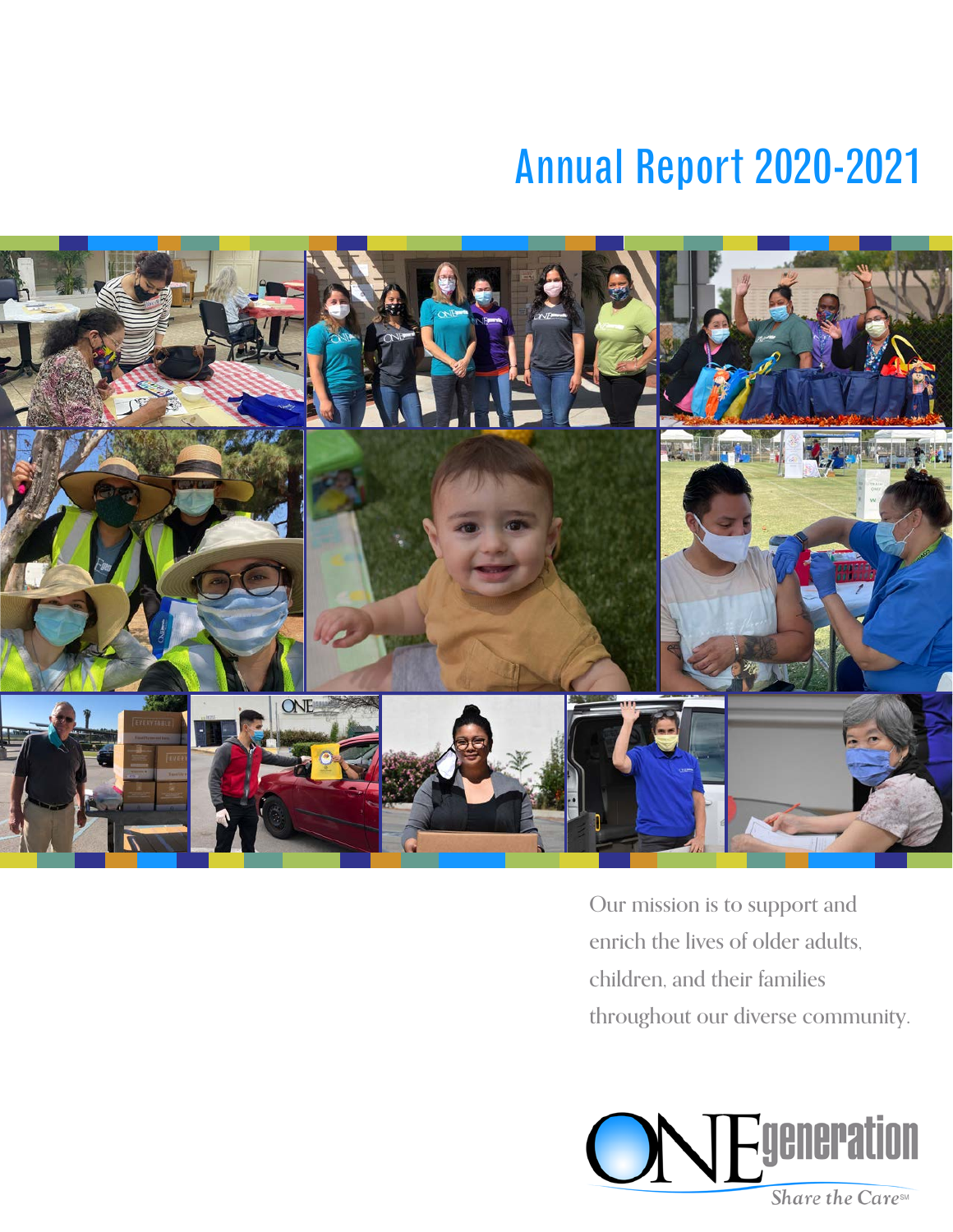









Thank you to the over 478 new volunteers who joined us during the pandemic!

# **ONEgeneration by the Numbers**

#### Senior Enrichment Center

- **2,500** Senior Participants Virtual Fitness Programs
- **240** Seniors Provided Vision Screenings and Reading Glasses
- **16,800+** Incoming calls

#### Nutrition

- 276,755 Delivered Meals to homebound seniors<br>**1.245** Meals distributed from meal sites
- **1,245** Meals distributed from meal sites
- **38, 087** Meals delivered to LA County residents (COVID Program)
- **4,628** Calabasas Meals on Wheels Delivered

#### Food Pantry

- **250,000**Pounds of Food Donated Monthly
- **10,000** Households provided with food through our Walk Up Food Pantry and Mobile Food Bank

#### Adult Daycare/ADHC

- **650** Participants in Zoom Physical/Occupational Therapy Exercise Sessions
- **130** Participants in Spanish Socialization Groups
- **330** Participants in intergenerational programs
- **168** Participants in Seated Yoga
- **389** Participants in Bingo and Music & Memory groups
- **457+** Activity Packages mailed
- **4500+** Wellness and social calls

#### Childcare/Preschool

- **128** Monthly Average Participants
- **45** Weekly Foreign Language Activities
- 
- **48** Extracurricular Activities (including Music) **20** Monthly Zoom Intergenerational Sessions

### Transportation

**6,176** total one-way trips including **933** trips for medical appointments.

#### Grandparents As Parents

- 196 Zoom Support Groups<br>846 Total Support Group A
- 846 Total Support Group Attendees<br>56 New Court Caregivers Served
- **56** New Court Caregivers Served<br>**31** Caregivers placed with relative
- **31** Caregivers placed with relative child/ren (placement of **77** Children)
- **1,564** Case management support interactions<br>**50+** Families weekly provided with groceries
- **50+** Families weekly provided with groceries and/or PPE Supplies
- **89** Virtual Homework Help sessions provided to students
- **10,200+** Donated diapers, shoes, toys, books, art supplies, school supplies, movies to low income families
- **\$6,372** of material aid provided to families (utility assistance, cleaning products, clothing, lap tops, tablets, etc.)

#### Care Management

- **223** Bathing Services
- **243** Light Housekeeping
- **5,353** Careline Calls
- **\$1.4 Million** Financial Assistance Provided
- **1,800** Encino Farmers Market weekly attendance
- **1,985** Vaccines distributed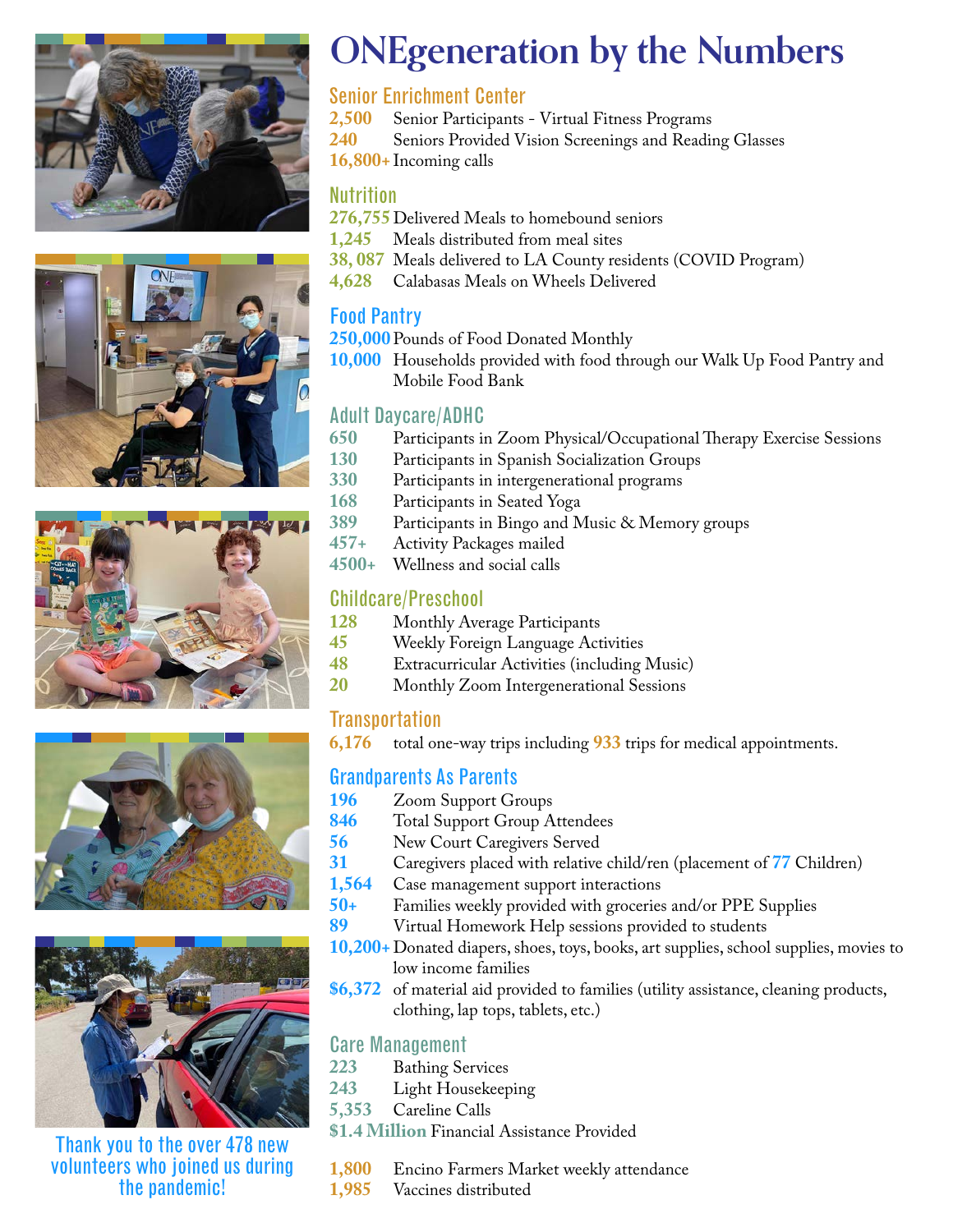### **Message from Our President & CEO**

For over 43 years, ONEgeneration continues to enrich and support the lives of older adults, children and families, creating a kind and equitable community enriched in intergenerational relationships, thriving with dignity, quality, purpose and security.

Despite the recent pandemic, ONEgeneration focuses on a person centered approach, determined to serve as an essential community-based provider reflecting the demands of our community's current environment. It is our goal to play a critical key role in addressing food insecurity, isolation and loneliness, and supporting healthy lifestyles across the age spectrum.

Thank you for standing with us, supporting our work, and enabling our ability to continue growing as we serve our communities.

– **Jenna Hauss**

## Message from Our CFO

Fiscal year ending 06/30/2020 now marks the seventh consecutive year of positive financial results with a favorable net excess of \$16,617, and total funding growth of seven percent year over year, especially noteworthy as the year ended with a fourth quarter challenged by the onset of the COVID pandemic.

We are glad and privileged to continue our strong legacy of safety net services and programs to our community's most frail and underserved, we remain extremely grateful for the loyal and generous support of our dear foundation friends, vital community partnerships, volunteers, families, and staff. Our fiscal discipline and strong stewardship continues with an improved 87 cents of each dollar supporting direct program services.





– **Kenneth Kang**